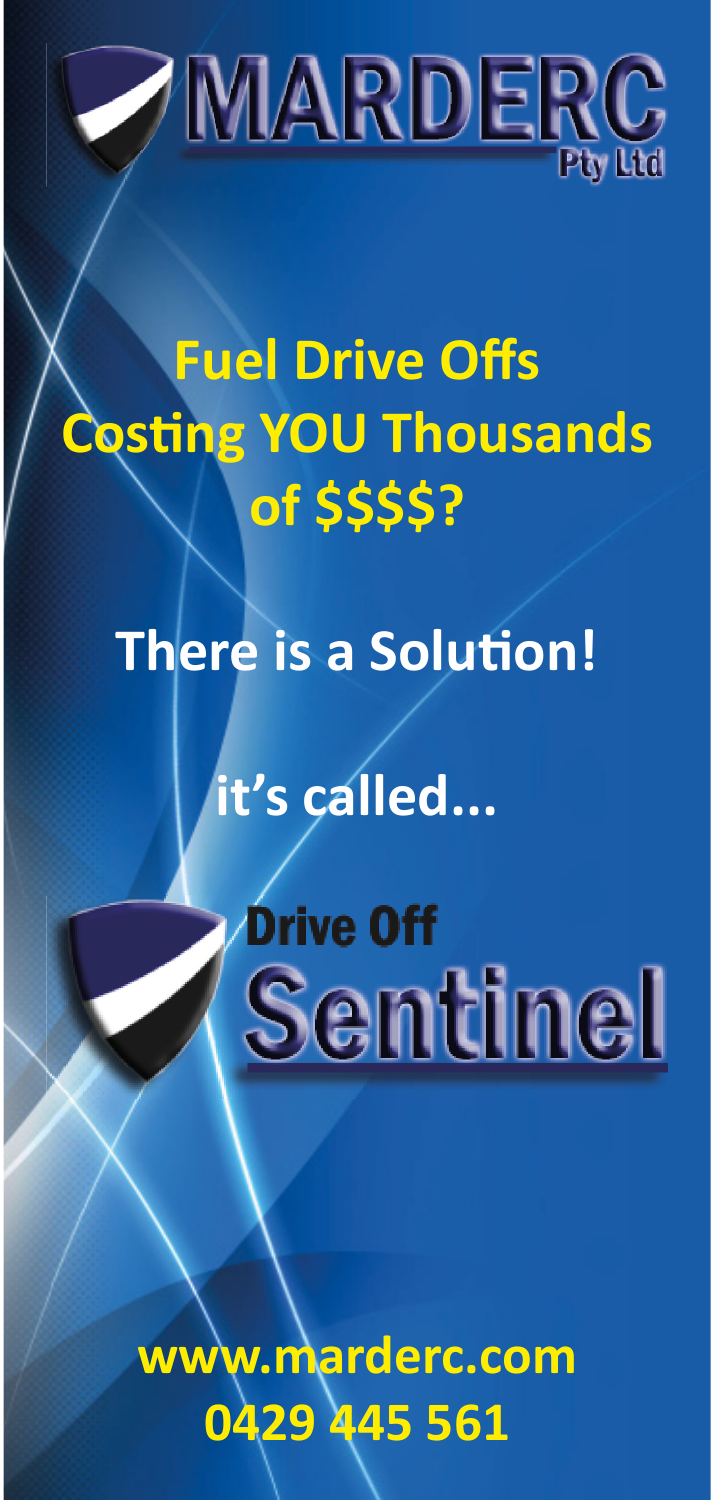## **What the DriveOffSentinel subscripƟ on service does...**

**• Provides Console Operators with instant real-Ɵ me Alerts**

**• Captures drive off data required by policing agencies**

- **Health Exercise of fenders of multiple drive off events, across brands and geographic areas**
- **Health is all obtains in the right figures in the line of the line of the line of the line of the line of the line of the line of the line of the line of the line of the line of the line of the line of the line of the lin using multiple descriptors**
- **Produces evidence packets for Police**
- **Debt CollecƟ on from idenƟfi ed off enders**

**to...**

- **Minimises Drive Off events re-occuring**
- **Change Drive Off person behaviour**

*"if you persist, you will get caught"*



This site is protected by:

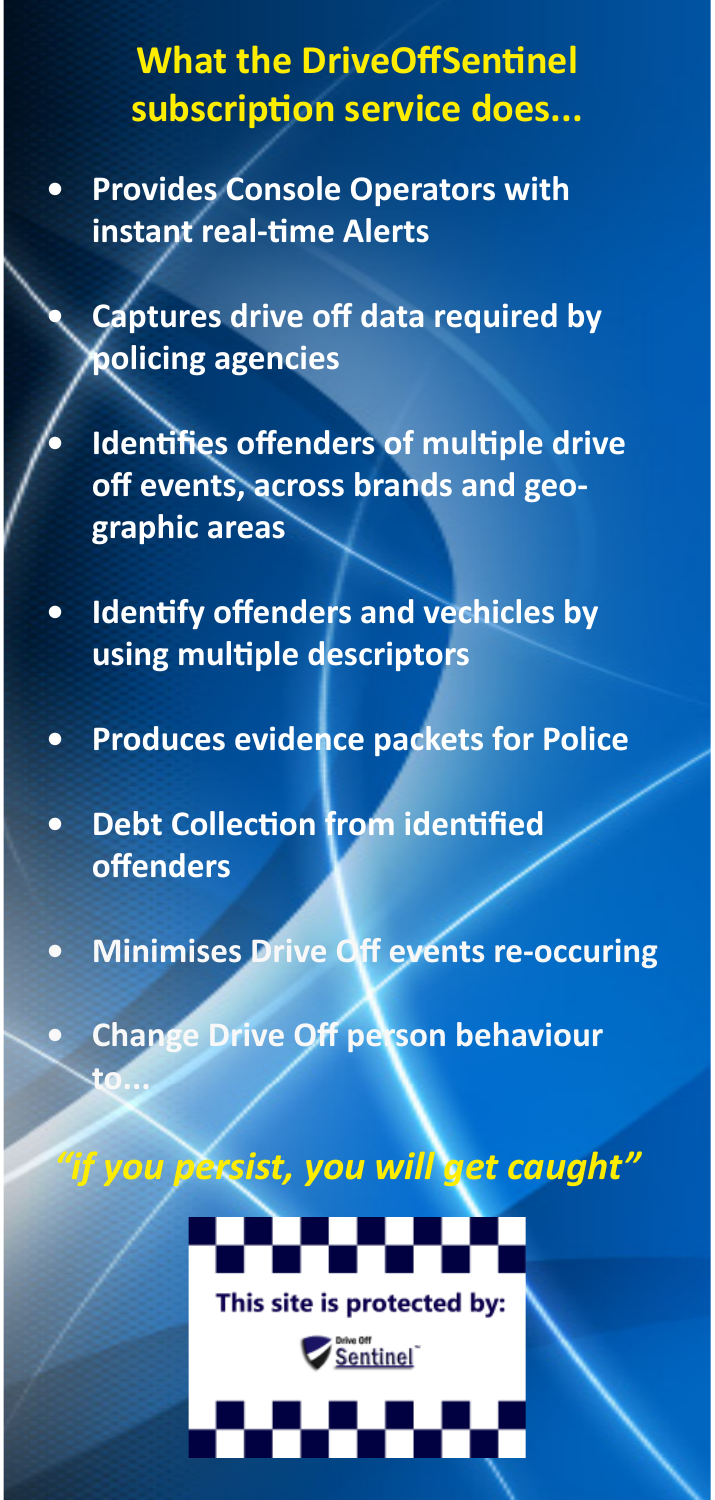### **DriveOffSentinel forecourt processing:**

**Vehicle Checked by DriveOffSENTINEL** 

**Drive Off** 

entinel

**Issue found** 



**Identifies vehicles entering and checks their number plates**

- **When DriveOffSentinel finds a plate that has a prior incident, is stolen, or registraƟ on is non-compliant, it will provide the console operator with a real-Ɵ me Alert**
- **An Alert is provided to the console operator if there is no plate or it is not readable**
- **All Alerts indicate at which pump the vehicle is located**